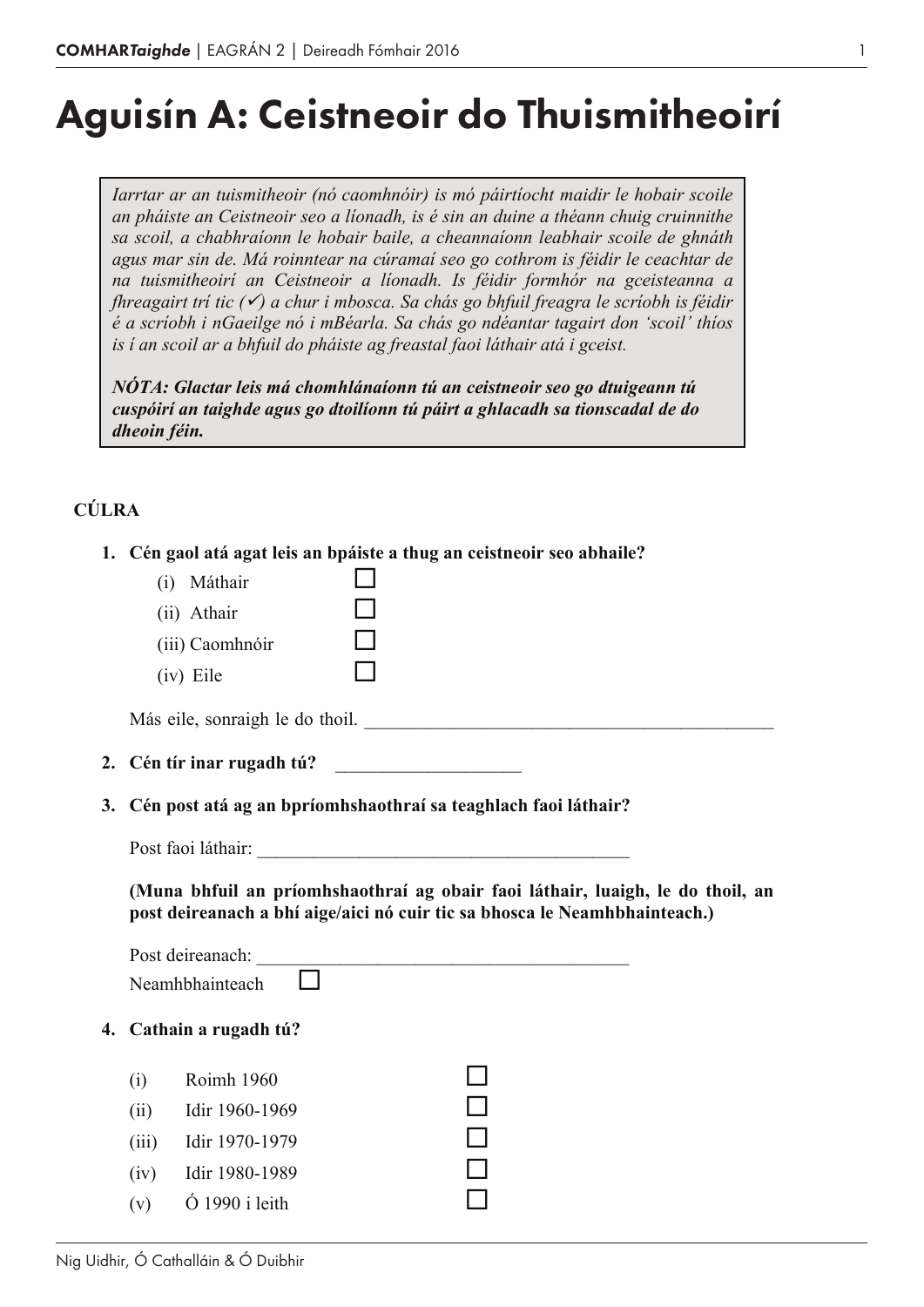#### **5. Nuair a bhí tusa ag fás aníos cén teanga(cha) a labhraítí sa bhaile?**

| (1)   | Béarla amháin                           |  |
|-------|-----------------------------------------|--|
| (ii)  | Béarla den chuid is mó                  |  |
| (111) | Meascán cothrom de Ghaeilge agus Béarla |  |
| (iv)  | Gaeilge den chuid is mó                 |  |
| (v)   | Gaeilge amháin                          |  |
| (V1)  | Eile                                    |  |

Más 'eile' a roghnaigh tú, sonraigh le do thoil.

## **6.** Cuir tic  $\checkmark$  leis an leibhéal is airde oideachais atá críochnaithe agat.

\_\_\_\_\_\_\_\_\_\_\_\_\_\_\_\_\_\_\_\_\_\_\_\_\_\_\_\_\_\_\_\_\_\_\_\_\_\_\_\_\_\_\_\_\_\_\_\_\_\_\_\_\_\_\_\_\_\_\_\_\_\_\_\_\_\_\_\_

\_\_\_\_\_\_\_\_\_\_\_\_\_\_\_\_\_\_\_\_\_\_\_\_\_\_\_\_\_\_\_\_\_\_\_\_\_\_\_\_\_\_\_\_\_\_\_\_\_\_\_\_\_\_\_\_\_\_\_\_\_\_\_\_\_\_\_\_\_

| (1)               | Bunoideachas (gan oideachas foirmiúil san áireamh) |  |
|-------------------|----------------------------------------------------|--|
| (i)               | Iar-bhunoideachas íseal                            |  |
| (111)             | Iar-bhunoideachas ard                              |  |
| (1V)              | Cáilíocht tríú leibhéal, nach cáilíocht chéime í   |  |
| (v)               | Céim tríú leibhéal                                 |  |
| (v <sub>1</sub> ) | Eile                                               |  |
|                   | Más 'eile' a roghnaigh tú, sonraigh le do thoil.   |  |

\_\_\_\_\_\_\_\_\_\_\_\_\_\_\_\_\_\_\_\_\_\_\_\_\_\_\_\_\_\_\_\_\_\_\_\_\_\_\_\_\_\_\_\_\_\_\_\_\_\_\_\_\_\_\_\_\_\_\_\_\_\_\_\_\_\_\_\_

\_\_\_\_\_\_\_\_\_\_\_\_\_\_\_\_\_\_\_\_\_\_\_\_\_\_\_\_\_\_\_\_\_\_\_\_\_\_\_\_\_\_\_\_\_\_\_\_\_\_\_\_\_\_\_\_\_\_\_\_\_\_\_\_\_\_\_\_\_

**7. An ndeachaigh tú chuig bunscoil lán-Ghaeilge?**

| Chuaigh       |  |
|---------------|--|
| Ní dheachaigh |  |

## **8. An ndeachaigh tú chuig iar-bhunscoil lán-Ghaeilge?**

| Chuaigh       |  |
|---------------|--|
| Ní dheachaigh |  |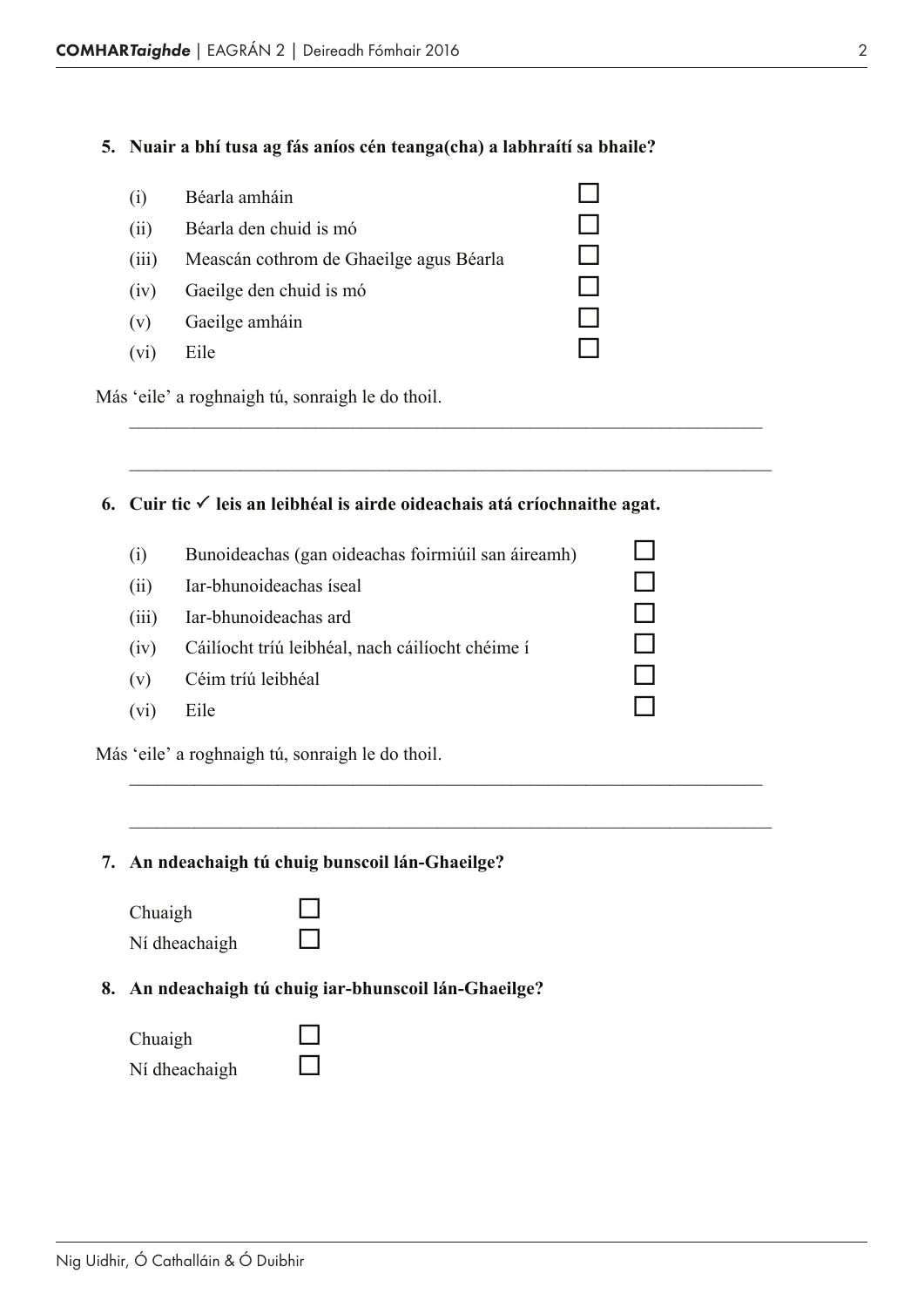## **9. Conas a chuirfeá síos ar do chumas Gaeilge a labhairt?**

|      | (i) Gan Ghaeilge            |  |
|------|-----------------------------|--|
| (ii) | Cúpla focal                 |  |
|      | (iii) Cúpla abairt shimplí  |  |
|      | (iv) Míreanna de chomhráite |  |
|      | (v) Formhór comhráite       |  |
| (vi) | Cumas cainteoir dúchais     |  |

## **DO PHÁISTE AGUS AN GHAEILGE**

#### **10. Cén teanga(cha) a labhraíonn tú le do pháiste?**

| (i)   | Béarla amháin                                    |  |
|-------|--------------------------------------------------|--|
| (ii)  | Béarla den chuid is mó                           |  |
| (iii) | Meascán cothrom de Ghaeilge agus Béarla          |  |
| (iv)  | Gaeilge den chuid is mó                          |  |
| (v)   | Gaeilge amháin                                   |  |
| (vi)  | Eile                                             |  |
|       | Más 'eile' a roghnaigh tú, sonraigh le do thoil. |  |

#### **11. Cén ráiteas is fearr a chuireann síos ar thoilteanas do pháiste Gaeilge a labhairt leat?**

\_\_\_\_\_\_\_\_\_\_\_\_\_\_\_\_\_\_\_\_\_\_\_\_\_\_\_\_\_\_\_\_\_\_\_\_\_\_\_\_\_\_\_\_\_\_\_\_\_\_\_\_\_\_\_\_\_\_\_\_\_\_\_\_\_\_\_\_

\_\_\_\_\_\_\_\_\_\_\_\_\_\_\_\_\_\_\_\_\_\_\_\_\_\_\_\_\_\_\_\_\_\_\_\_\_\_\_\_\_\_\_\_\_\_\_\_\_\_\_\_\_\_\_\_\_\_\_\_\_\_\_\_\_\_\_\_\_

| (1)   | Tá mo pháiste thar a bheith drogallach Gaeilge a labhairt liom. |  |
|-------|-----------------------------------------------------------------|--|
| (11)  | Tá drogall ar mo pháiste Gaeilge a labhairt liom.               |  |
| (111) | Tá mo pháiste sásta Gaeilge a labhairt liom.                    |  |
| (1V)  | Tá mo pháiste thar a bheith sásta Gaeilge a labhairt liom.      |  |
| (v)   | Neamhbhainteach                                                 |  |
|       |                                                                 |  |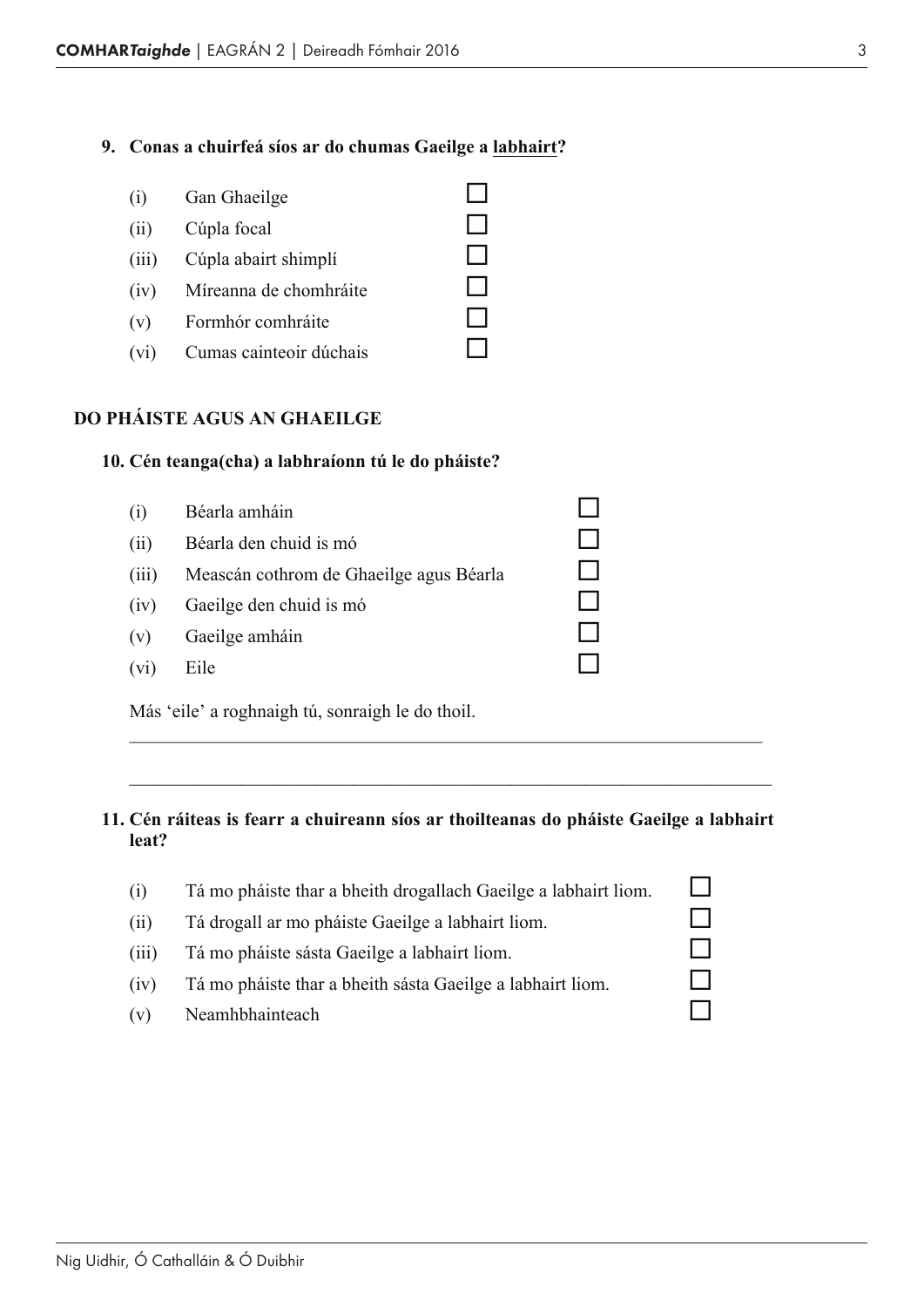**Cuir tic** P **sa bhosca a léiríonn do leibhéal aontaithe leis na ráitis seo a leanas.**

#### **12. Taitníonn sé le mo pháiste a bheith ag freastal ar scoil lán-Ghaeilge.**

| Aontaím go láidir | Aontaim                                                                                                                              | Níl a fhios agam | Easaontaím | Easaontaím go láidir |
|-------------------|--------------------------------------------------------------------------------------------------------------------------------------|------------------|------------|----------------------|
|                   | 13. Tugann mo pháiste le fios dom go mbíonn a c(h)airde ag magadh faoi/fúithi toisc<br>go bhfuil sé/sí ag dul ar scoil lán-Ghaeilge. |                  |            |                      |
| An-mhinic         | Go minic                                                                                                                             | Uaireanta        | Go hannamh | Riamh                |
|                   | 14. Cuirim in iúl do mo pháiste go bhfuil an Ghaeilge tábhachtach chun post a fháil<br>sa todhchaí.                                  |                  |            |                      |
| Aontaím go láidir | Aontaim                                                                                                                              | Níl a fhios agam | Easaontaim | Easaontaím go láidir |
|                   | 15. Cuirim in iúl do mo pháiste gur gné thábhachtach dár gcultúr í an Ghaeilge.                                                      |                  |            |                      |
| Aontaím go láidir | Aontaim                                                                                                                              | Níl a fhios agam | Easaontaim | Easaontaím go láidir |
|                   | 16. Cén fáth ar roghnaigh tú scoil lán-Ghaeilge do do pháiste?                                                                       |                  |            |                      |
|                   |                                                                                                                                      |                  |            |                      |
|                   |                                                                                                                                      |                  |            |                      |
|                   |                                                                                                                                      |                  |            |                      |
|                   |                                                                                                                                      |                  |            |                      |
| <b>AN SCOIL</b>   |                                                                                                                                      |                  |            |                      |
|                   | 17. Cé chomh minic is a bhíonn teagmháil agat leis an scoil?                                                                         |                  |            |                      |
|                   |                                                                                                                                      |                  |            |                      |
| (i)               | Ní bhíonn riamh                                                                                                                      |                  |            |                      |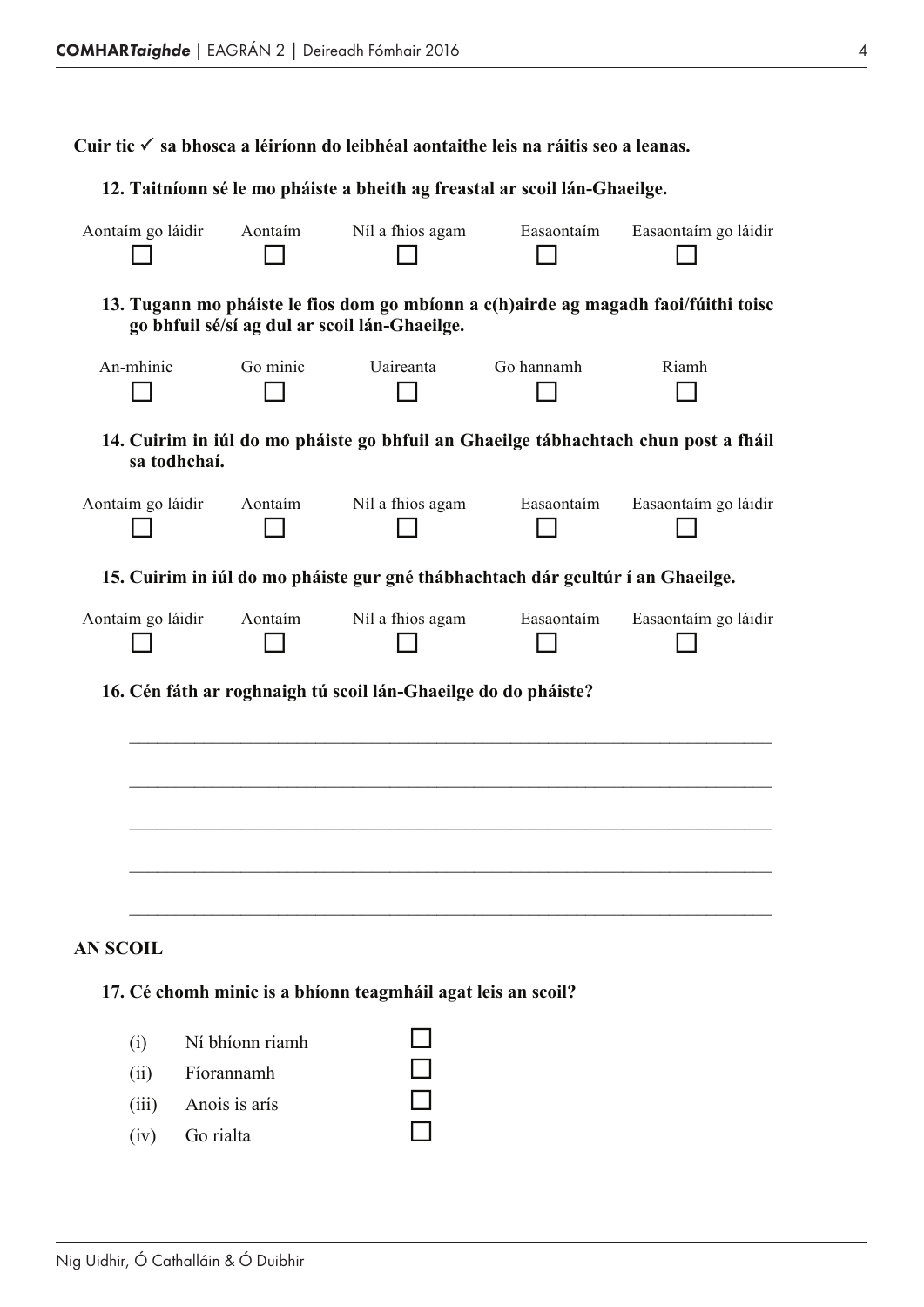## **18. An dtugann tú cúnamh sa scoil ar bhonn deonach ó am go chéile?**

| Tugaim     |                                       |  |
|------------|---------------------------------------|--|
| Ní thugaim |                                       |  |
|            | Má thugann, luaigh na gníomhaíochtaí. |  |
| (i)        | Gníomhaíochtaí sa seomra ranga        |  |
| (ii)       | I leabharlann na scoile               |  |
| (iii)      | Ag imeachtaí spóirt                   |  |
| (iv)       | Ag searmanais reiligiúnacha           |  |
| (v)        | Ar thurais scoile                     |  |
| (vi)       | Ag imeachtaí ceoil/cultúrtha          |  |
| (vii)      | Le gníomhaíochtaí tiomsaithe airgid   |  |
| (viii)     | Eile                                  |  |

\_\_\_\_\_\_\_\_\_\_\_\_\_\_\_\_\_\_\_\_\_\_\_\_\_\_\_\_\_\_\_\_\_\_\_\_\_\_\_\_\_\_\_\_\_\_\_\_\_\_\_\_\_\_\_\_\_\_\_\_\_\_\_\_\_\_\_\_

\_\_\_\_\_\_\_\_\_\_\_\_\_\_\_\_\_\_\_\_\_\_\_\_\_\_\_\_\_\_\_\_\_\_\_\_\_\_\_\_\_\_\_\_\_\_\_\_\_\_\_\_\_\_\_\_\_\_\_\_\_\_\_\_\_\_\_\_\_

Más 'eile' a roghnaigh tú, sonraigh le do thoil.

Muna dtugann, luaigh na rudaí a chuireann bac ort cúnamh a thabhairt.

| (i)   | Ceal ama                                         |  |
|-------|--------------------------------------------------|--|
| (ii)  | Ró-ghnóthach le cúrsaí oibre                     |  |
| (iii) | Cúramaí clainne                                  |  |
| (iv)  | Easpa muiníne as mo chuid Gaeilge féin           |  |
| (v)   | Easpa fáilte ón scoil bheith rannpháirteach      |  |
| (vi)  | Eile                                             |  |
|       | Más 'eile' a roghnaigh tú, sonraigh le do thoil. |  |
|       |                                                  |  |

## **19. Táim sásta leis an méid teagmhála a bhíonn agam leis an scoil.**

| Aontaim go láidir | Aontaim | Níl a fhios agam | Easaontaím | Easaontaím go láidir |
|-------------------|---------|------------------|------------|----------------------|
|                   |         |                  |            |                      |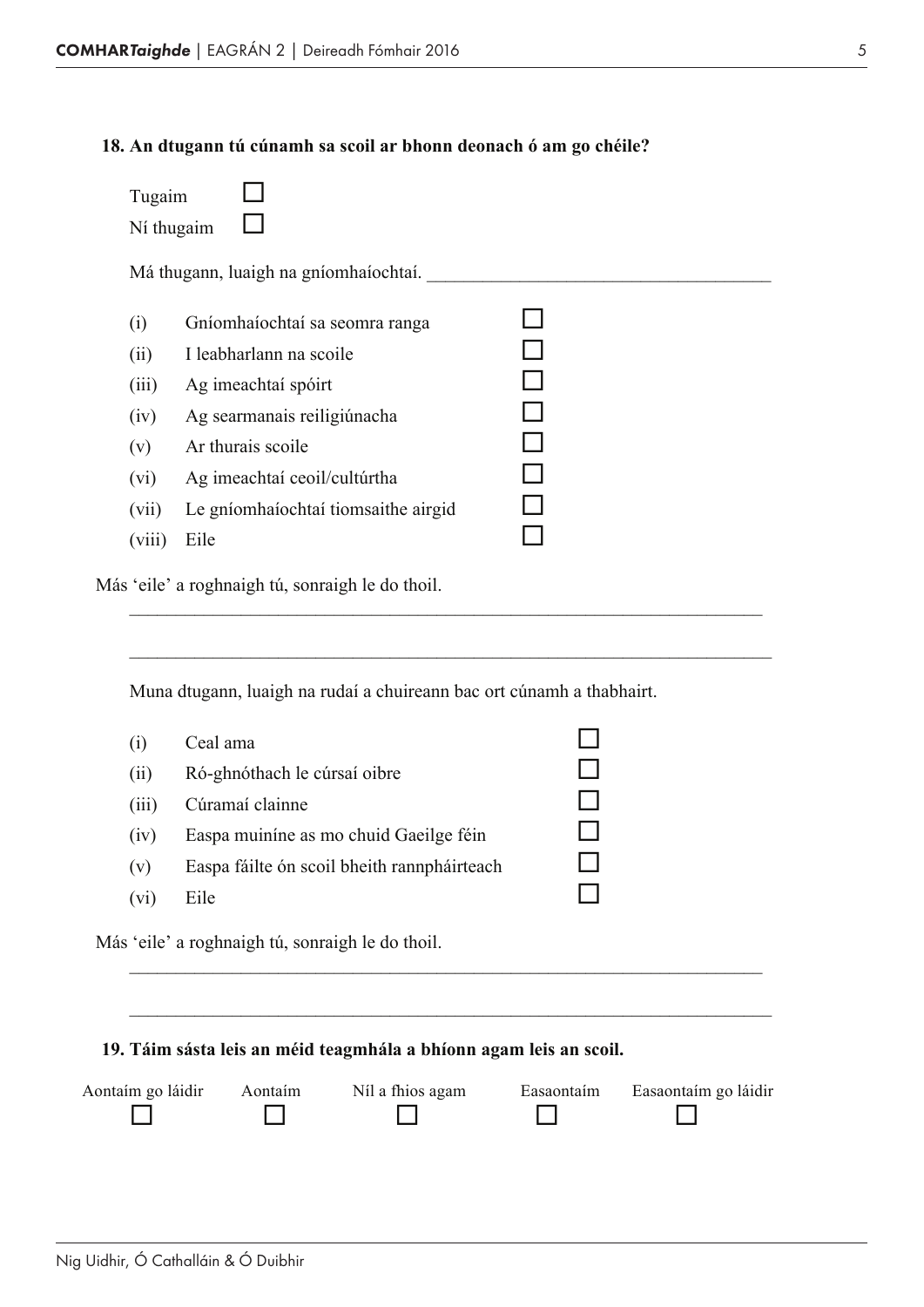|                   |                         | 20. Cén teanga(cha) a labhraíonn tú agus tú i mbun cumarsáide leis an scoil?  |            |                      |
|-------------------|-------------------------|-------------------------------------------------------------------------------|------------|----------------------|
| (i)               | Béarla amháin           |                                                                               |            |                      |
| (ii)              | Béarla den chuid is mó  |                                                                               |            |                      |
| (iii)             |                         | Meascán cothrom de Ghaeilge agus Béarla                                       |            |                      |
| (iv)              | Gaeilge den chuid is mó |                                                                               |            |                      |
| (v)               | Gaeilge amháin          |                                                                               |            |                      |
| (vi)              | Neamhbhainteach         |                                                                               |            |                      |
|                   |                         | 21. Bíonn muinín agam agus mé i mbun cumarsáide leis an scoil.                |            |                      |
| Aontaím go láidir | Aontaim                 | Níl a fhios agam                                                              | Easaontaím | Easaontaím go láidir |
| liom.             |                         | 22. Braithim míshuaimhneach má labhraíonn duine d'fhoireann na scoile Gaeilge |            |                      |
| Aontaím go láidir | Aontaim                 | Níl a fhios agam                                                              | Easaontaím | Easaontaím go láidir |
|                   |                         | 23. Táim sásta go ndéanann an scoil cumarsáid shoiléir liom.                  |            |                      |
| Aontaím go láidir | Aontaim                 | Níl a fhios agam                                                              | Easaontaím | Easaontaím go láidir |
|                   |                         | 24. Conas is féidir leis an scoil cumarsáid níos soiléire a dhéanamh leat?    |            |                      |
|                   |                         |                                                                               |            |                      |
|                   |                         |                                                                               |            |                      |
|                   |                         |                                                                               |            |                      |
|                   |                         |                                                                               |            |                      |

**25. An féidir leat samplaí a thabhairt den tacaíocht a thugann an scoil do thuismitheoirí/chaomhnóirí (m.sh. ranganna Gaeilge, comhairle faoi conas tacú le leanaí ó thaobh fhoghlaim na Gaeilge de, comhairle faoi conas cúnamh a thabhairt do leanaí le hobair baile, léitheoireacht etc.)?**

\_\_\_\_\_\_\_\_\_\_\_\_\_\_\_\_\_\_\_\_\_\_\_\_\_\_\_\_\_\_\_\_\_\_\_\_\_\_\_\_\_\_\_\_\_\_\_\_\_\_\_\_\_\_\_\_\_\_\_\_\_\_\_\_\_\_\_\_\_

\_\_\_\_\_\_\_\_\_\_\_\_\_\_\_\_\_\_\_\_\_\_\_\_\_\_\_\_\_\_\_\_\_\_\_\_\_\_\_\_\_\_\_\_\_\_\_\_\_\_\_\_\_\_\_\_\_\_\_\_\_\_\_\_\_\_\_\_\_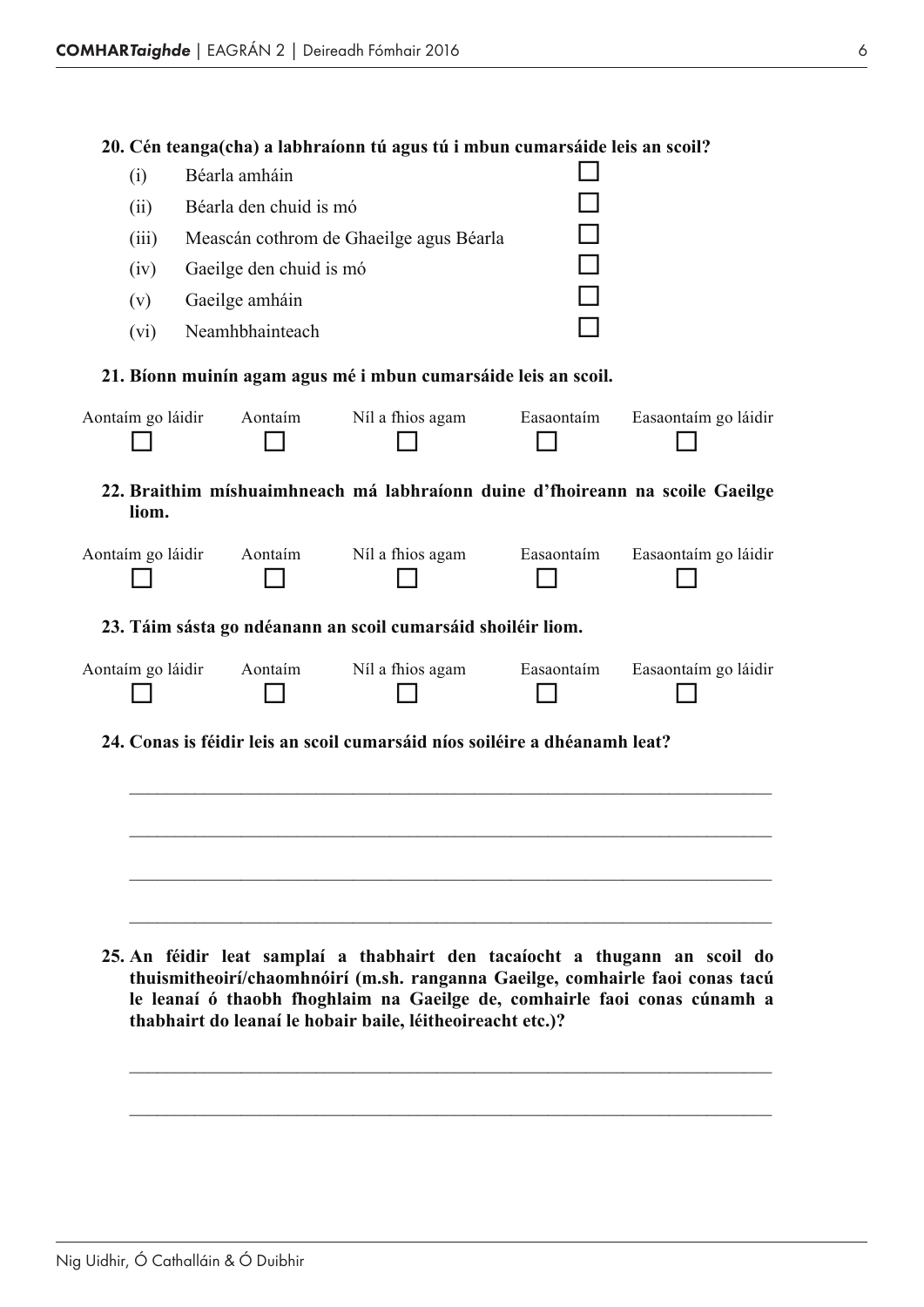| 27. Táim<br>sásta                      | <b>leis</b><br>an | leibhéal<br>tacaíochta<br>thuismitheoirí/chaomhnóirí ó thaobh na Gaeilge de.         | thugann<br>a     | scoil<br>do<br>an    |
|----------------------------------------|-------------------|--------------------------------------------------------------------------------------|------------------|----------------------|
| Aontaim go láidir                      | Aontaim           | Níl a fhios agam                                                                     | Easaontaim       | Easaontaím go láidir |
| 28. Conas<br>is                        | féidir<br>leis    | scoil<br>níos<br>an<br>thuismitheoirí/chaomhnóirí ó thaobh na Gaeilge de?            | tacaíochta<br>mó | thabhairt<br>do<br>a |
|                                        |                   |                                                                                      |                  |                      |
|                                        |                   |                                                                                      |                  |                      |
|                                        |                   |                                                                                      |                  |                      |
|                                        |                   |                                                                                      |                  |                      |
|                                        |                   |                                                                                      |                  |                      |
|                                        | Aontaim           | 29. Táim sásta le caighdeán cóiríochta na scoile.                                    | Easaontaim       |                      |
|                                        |                   | Níl a fhios agam                                                                     |                  |                      |
| na Gaeilge de.                         |                   | 30. Táim sásta leis an leibhéal tacaíochta a thugann an scoil do mo pháiste ó thaobh |                  | Easaontaím go láidir |
|                                        | Aontaim           | Níl a fhios agam                                                                     | Easaontaím       | Easaontaím go láidir |
| Aontaím go láidir<br>Aontaím go láidir |                   |                                                                                      |                  |                      |
|                                        |                   | 31. Táim sásta go gcuireann an scoil grá don Ghaeilge ina luí ar mo pháiste.         |                  |                      |
| Aontaím go láidir                      | Aontaim           | Níl a fhios agam                                                                     | Easaontaím       | Easaontaím go láidir |

 $\_$  , and the set of the set of the set of the set of the set of the set of the set of the set of the set of the set of the set of the set of the set of the set of the set of the set of the set of the set of the set of th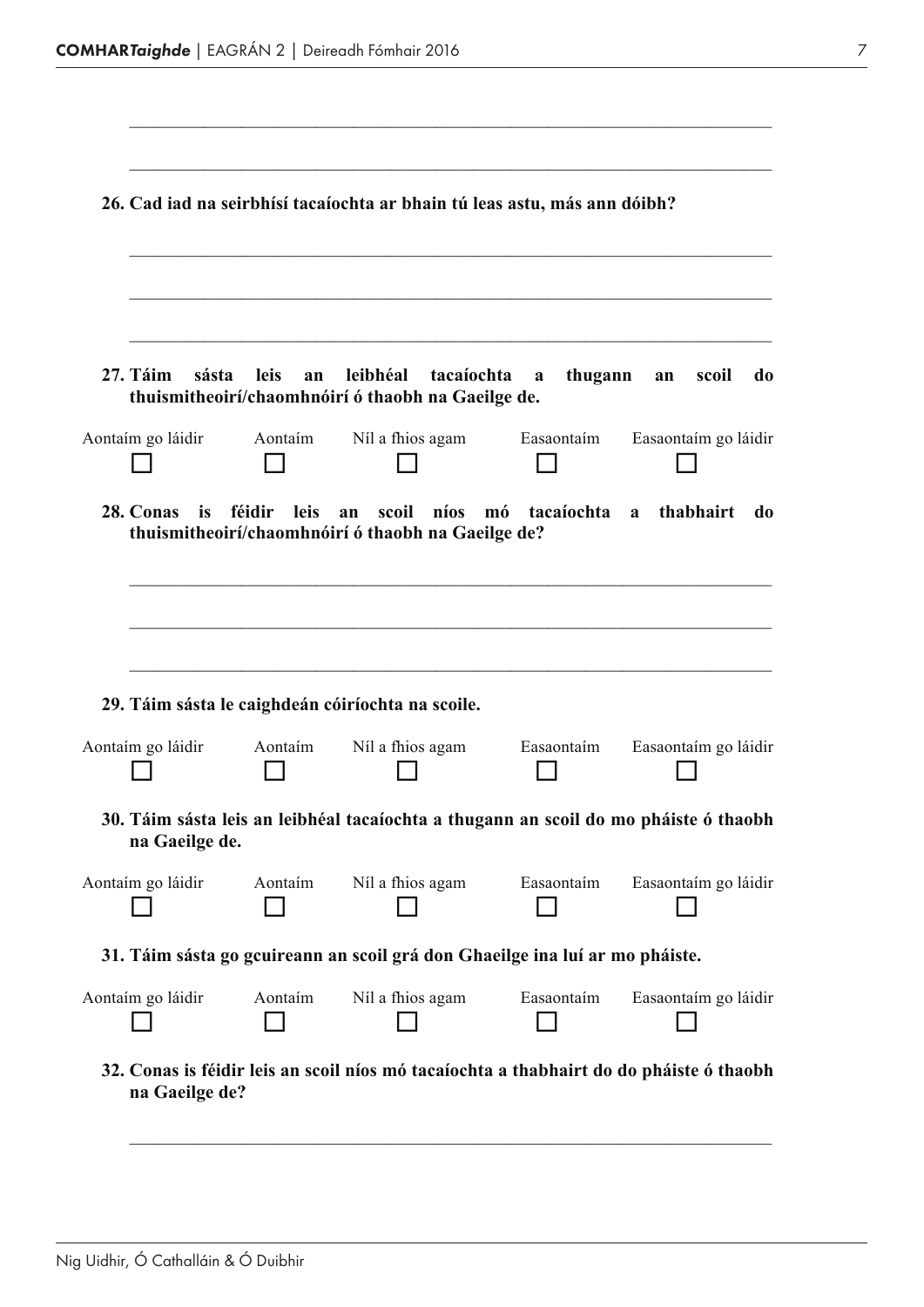| speisialta.<br>Aontaim go láidir Aontaim      |         | Níl a fhios agam Easaontaim                                                            | Easaontaím go láidir |
|-----------------------------------------------|---------|----------------------------------------------------------------------------------------|----------------------|
|                                               |         |                                                                                        |                      |
|                                               |         | 34. An molfá do do pháiste freastal ar iar-bhunscoil lán-Ghaeilge?                     |                      |
| Mholfainn<br>Ní mholfainn<br>Níl a fhios agam |         |                                                                                        |                      |
|                                               |         | An féidir leat léiriú a thabhairt ar do fhreagra?                                      |                      |
|                                               |         |                                                                                        |                      |
|                                               |         |                                                                                        |                      |
|                                               |         |                                                                                        |                      |
|                                               |         |                                                                                        |                      |
| máguaird.                                     |         | 35. Imríonn an scoil ról gníomhach i bhforbairt pobal Gaeilge sa cheantar              |                      |
|                                               | Aontaim | Níl a fhios agam Easaontaim                                                            |                      |
|                                               |         | 36. Conas is féidir leis an scoil ról níos gníomhaí a imirt i bhforbairt pobal Gaeilge |                      |
| sa cheantar máguaird?                         |         |                                                                                        | Easaontaím go láidir |
|                                               |         |                                                                                        |                      |
|                                               |         |                                                                                        |                      |
|                                               |         |                                                                                        |                      |
| Aontaim go láidir                             |         | 37. Ar mhaith leat aon rud eile a rá faoin oideachas lán-Ghaeilge?                     |                      |